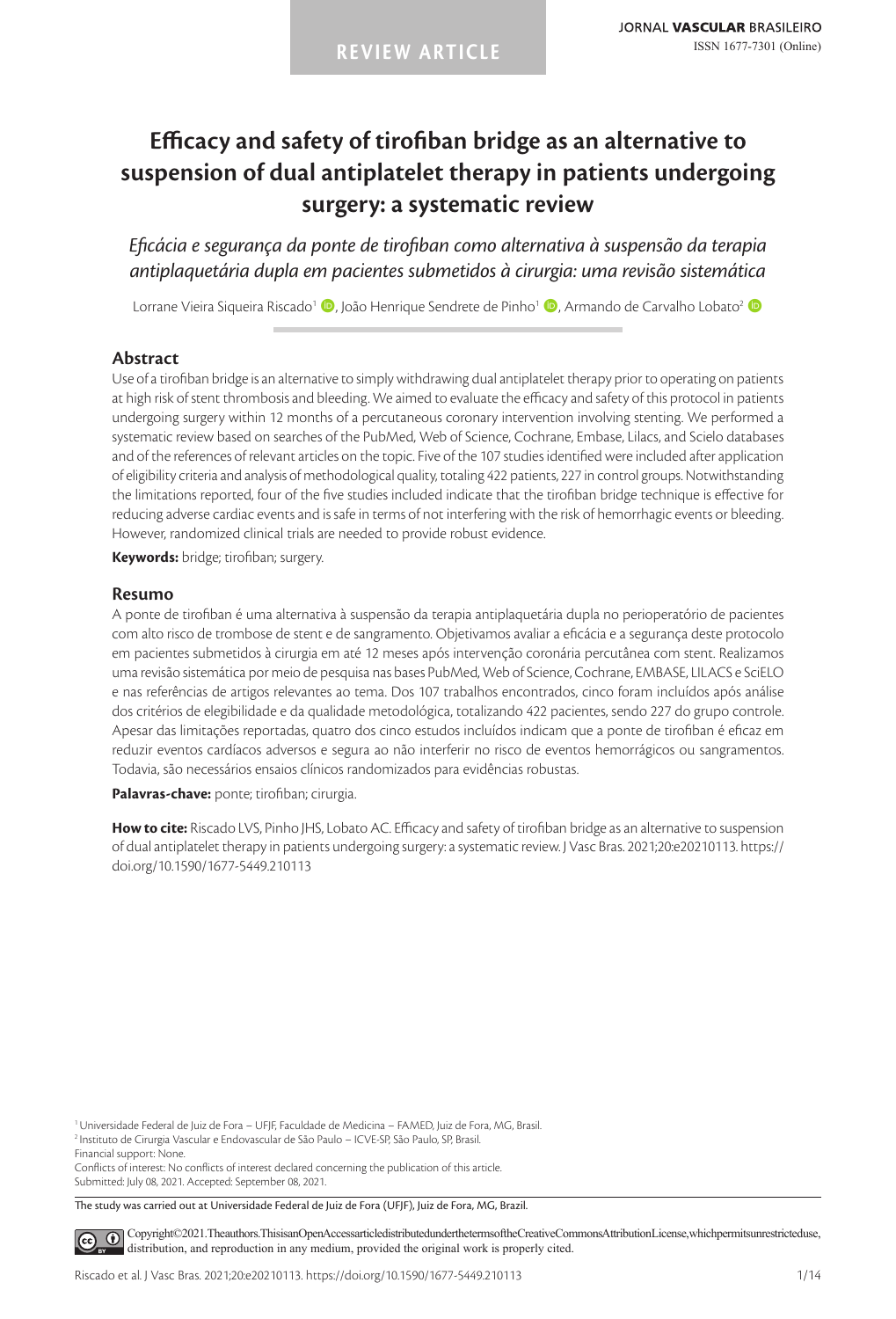## **INTRODUCTION**

Many patients are put on dual antiplatelet therapy (DAPT) with aspirin and P2Y12 receptor inhibitors with the objective of preventing stent thrombosis (ST) and adverse cardiovascular and cerebrovascular events such as death, myocardial infarction (MI), and stroke.1-3 This therapy is employed because the risk of perioperative ST is higher during the first 4 to 6 weeks after placement of both conventional and drug-eluting stents, so guidelines recommend use of DAPT for a minimum of 12 months after cardiac revascularization.<sup>4</sup> Withdrawal of DAPT is a major risk factor for ST, particularly during this period.<sup>5,6</sup>

It is also reported that approximately 7% of the 3 million people who undergo stenting annually will need non-cardiac surgical interventions during the first year after percutaneous coronary intervention (PCI), which is the period during which it is necessary to keep them on DAPT.7 As a consequence, the increased risk of bleeding because of the antiplatelet drugs combined with the need for surgical procedures constitute a challenge for the cardiologists, anesthesiologists, and surgeons responsible for perioperative management of these patients.<sup>8</sup>

The strategy habitually employed was to suspend these drugs prior to surgery and reintroduce them after it had been confirmed that the patient was free from bleeding. However, recent evidence demonstrated that suspension is related to higher rates of ischemic cardiac events<sup>9-12</sup> and death<sup>13</sup> and is thus unacceptable, indicating a need to review this approach. It is also known that patients undergoing surgery are in a prothrombotic, inflammatory, and hypoxic state, especially those undergoing orthopedic, cardiac, and oncological surgery.14,1<sup>5</sup> Moreover, coronary stents constitute thrombogenic materials in a medium that facilitates hypercoagulation and the process of cracking the atheromatous plaque during angioplasty exposes pro-thrombotic substances, provoking platelet activation and adhesion.<sup>16,17</sup> These are possible reasons for the high rates of morbidity and mortality among patients who undergo surgery after stenting.

However, data on management of these patients are varied. This is because there are no large-scale randomized studies and both guidelines and expert opinion recommend that cases should be analyzed individually to determine risk of ischemic cardiac events and of significant bleeding and also the potential consequences of delaying surgery (for example, progression of cancer).<sup>18</sup> In this scenario, bridging with intravenous antiplatelet drugs has been proposed as a possible treatment option for patients at high risk of thrombosis and high risk of bleeding in the perioperative period.18-21

The objective of this article is to assess, by means of a systematic review of relevant publications available in the literature, the efficacy and safety of tirofiban bridge in patients with at risk of ST and of bleeding who need to suspend DAPT during the perioperative period.

# **METHODOLOGY**

This study is a systematic literature review conducted according to the Preferred Reporting Items for Systematic Reviews and Meta-Analyses (PRISMA) methodology.22 Since it employs secondary data, there was no need for submission to or approval by a Research Ethics Committee.

## **Eligibility criteria**

The PICO strategy was used to develop a research question to identify the best evidence and review the existing literature,<sup>23</sup> as shown in Table 1. Our inclusion criteria were studies that assessed the efficacy of tirofiban bridge in patients who underwent surgery within 12 months of stent placement and were on DAPT but had to suspend it because of a high risk of bleeding. We excluded review articles, articles expressing expert opinion, duplicate articles, and articles unavailable for download.

# **Search strategy**

Studies were identified by searching electronic databases and analyzing the references of relevant articles. The databases used were PubMed, Cochrane, Literatura Latino-Americana e do Caribe em Ciências da Saúde (LILACS), Web of Science, EMBASE, and Scientific Electronic Library Online (SciELO). Searches were run for studies published up to May 2021 using the keywords ((bridge) AND (tirofiban)

Table 1. Components of the PICO23 strategy used to construct research questions and search for evidence. Population Patients who had undergone percutaneous coronary intervention (PCI) with stenting and were scheduled for surgery within 1 year of PCI while on dual antiplatelet therapy (DAPT) Intervention Tirofiban bridge with suspension of DAPT Control Patients who had DAPT suspended but were not put on a tirofiban bridge protocol Outcome Primary outcome: occurrence of adverse ischemic events Secondary outcome: occurrence of hemorrhagic events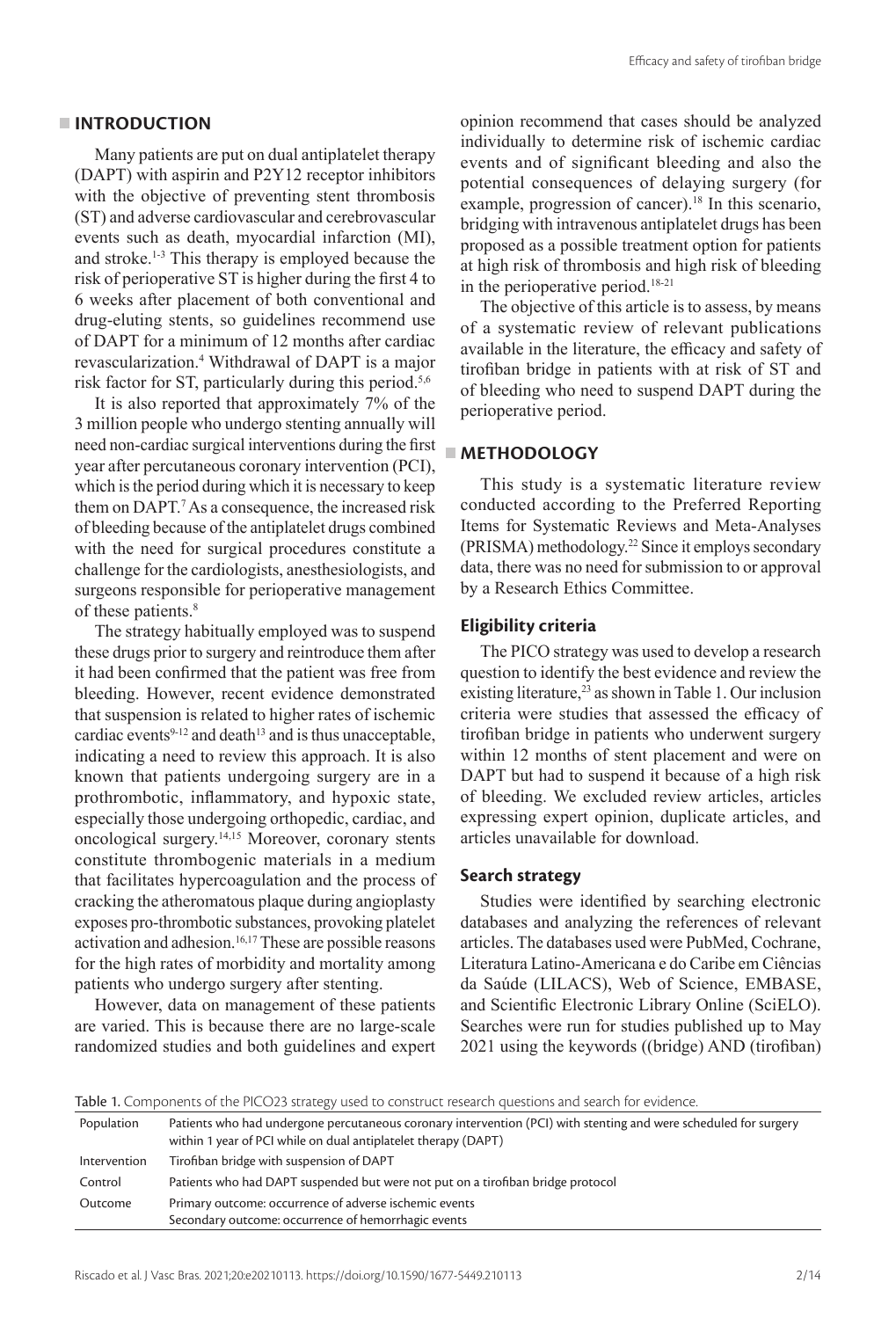AND (surgery)), selected from the Descritores em Ciências da Saúde (DeCS) platform. No language restrictions were set.

## **Methodological quality**

The methodological quality of articles was analyzed using an 18-criteria checklist from the modified Delphi technique.2<sup>4</sup> Articles were reviewed by two authors individually. The maximum score for each study was 18 points, since each criterion is weighted equally. Studies were considered of acceptable quality if they achieved 9 or more positive answers ( $\geq 50\%$ ).

#### **Data extraction**

Studies rated as of acceptable quality were compiled in a table for organization and extraction of data according to the following criteria: name of author, enrollment period, study design, total number of patients and number of patients who underwent tirofiban bridge, time elapsed between PCI and surgery, type of stent, type of surgery, and outcomes. The characteristics of the patients in each study were organized in a table containing number of patients, age, sex, smoking, systemic diseases, such as diabetes and arterial hypertension, use of beta blockers and/ or statins, presence of peripheral vascular disease, and ejection fraction.

The specifications of the tirofiban bridge protocol used in each study were compiled in a table covering suspension of the P2Y12 inhibitor and/or aspirin, start of tirofiban infusion, quantity infused, withdrawal of tirofiban, and reintroduction of the P2Y12 inhibitor and/or aspirin.

#### **Analysis of the data**

With the objective of evaluating the efficacy of tirofiban bridging, the primary outcome analyzed was occurrence of adverse ischemic events, such as ST, MI, and death. To evaluate the safety of tirofiban bridging, the secondary outcome analyzed was occurrence of hemorrhagic events.

## **RESULTS**

## **Study selection**

A total of 107 articles were identified, 72 of which remained after duplicates were excluded. After screening the articles by applying the inclusion and exclusion criteria, 11 articles remained for assessment of methodological quality.<sup>25-35</sup> After analysis of methodological quality, five articles were included in the review.26,28,31,3<sup>4</sup> The search process and results are illustrated in Figure 1.



Figure 1. Flow diagram illustrating identification, screening, eligibility, and inclusion of studies in the systematic review. n = number of articles.

## **Characteristics of the studies**

Three of the five studies analyzed were conducted in Italy,  $26,30,31$  one took place in Holland,  $28$  and one was carried out in China.3<sup>4</sup> As can be observed in Table 2, only the article with the largest number of patients had a control group.<sup>26</sup> In that study, 314 patients were enrolled, 87 of whom were put on the tirofiban bridge protocol, while the remaining 227, in whom DAPT was suspended without bridging, formed the control group.<sup>26</sup> Overall, non-cardiac surgery predominated, both among patients who underwent bridging and among those in the control groups. There were 422 patients in the studies reviewed, 67.78% of whom underwent non-cardiac surgery. Death and MI were included in the primary outcome definition in all of the studies; ST was only listed as an outcome in two studies,  $26,28$  but was reported in the results in the other three studies;<sup>30,31,34</sup> revascularization of the target lesion or target-vessel was reported in two;<sup>31,34</sup> and stroke was only reported in one study.<sup>26</sup> Hemorrhagic events and bleeding were included in the secondary outcomes of four studies,  $26,28,31,34$  regardless of the specific definition of each of them; two of the four studies $26,31$  used criteria from the Thrombolysis in Myocardial Infarction (TIMI)<sup>36</sup> study to classify them.

Overall, among the 195 patients who were put on a tirofiban bridge protocol, there were two MI, one ST, 13 bleeding events, and no deaths. In the only controlled study,<sup>26</sup> there were 12 MI, three ST, 36 bleeding events, and six deaths in the control group.

As shown in Table 3, age, sex and preexisting diseases were reported in all of the studies selected, 26, 28, 30, 31, 34 Of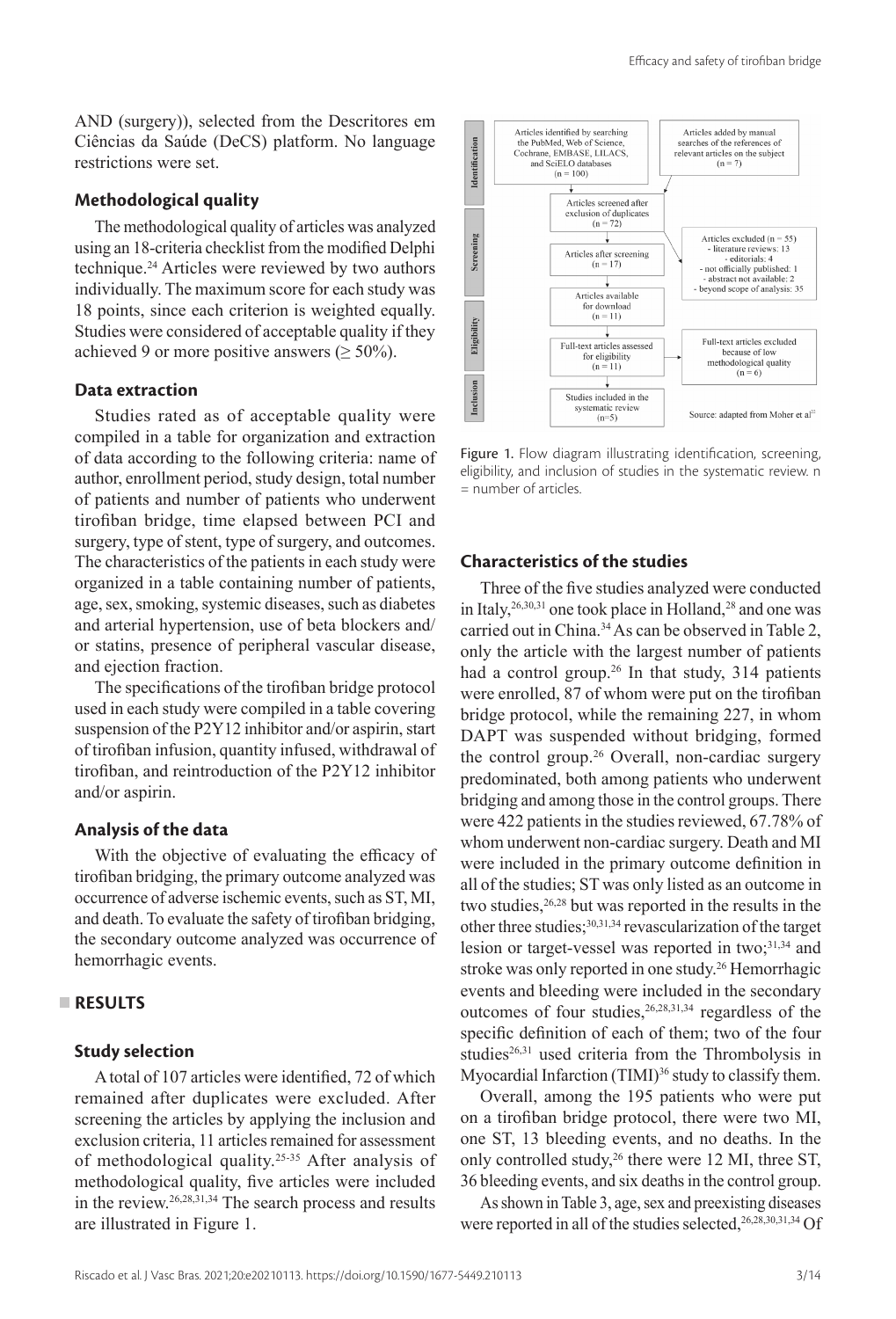|                                | Enrollment period | Study design                    | Number of patients | ban bridge protocol | Interval from PCI<br>to surgery                                                                                                                                               | Type of stent                                                                                                                                                                                                                                                        | Type of surgery                                                                                                                                                                       | <b>Outcomes</b>                                                                                                                                                                                                                                                |
|--------------------------------|-------------------|---------------------------------|--------------------|---------------------|-------------------------------------------------------------------------------------------------------------------------------------------------------------------------------|----------------------------------------------------------------------------------------------------------------------------------------------------------------------------------------------------------------------------------------------------------------------|---------------------------------------------------------------------------------------------------------------------------------------------------------------------------------------|----------------------------------------------------------------------------------------------------------------------------------------------------------------------------------------------------------------------------------------------------------------|
| De Servi et al. <sup>26</sup>  | 2007-2013         | Observational,<br>retrospective | 314                | 87                  | range (IQR) of 5-365<br>(IQR: 0-360) for the<br>days for patients on<br>the tirofiban bridge<br>Median of 104 days<br>with interquartile<br>protocol and 105<br>control group | (54.2%); drug-eluting<br>$(41.4\%)$ ; metal only<br>protocol: drug-elu-<br>and metal (4.4%).p<br>metal (5.8%) of. In<br>the control group:<br>metal only (9.2%);<br>drug-eluting only<br>drug-eluting and<br>ting only (85%);<br>tirofiban bridge<br>Patients on the | rofiban bridge proto<br>non-cardiac (62.2%).<br>cardiac (27.8%) and<br>(67.8%). In the con-<br>trol group patients:<br>col: cardiac (32.2%)<br>Patients on the ti-<br>and non-cardiac | NACE <sup>a</sup> at 30 days                                                                                                                                                                                                                                   |
| Marcos et al. <sup>28</sup>    | 2006-2010         | Observational,<br>retrospective | 36                 | 96                  | with standard devia<br>Mean of 80 days<br>tion of 66 days                                                                                                                     | Drug-eluting                                                                                                                                                                                                                                                         | Cardiac (42%); non-<br>-cardiac (58%)                                                                                                                                                 | hemorrhagic events <sup>c</sup><br>MACE <sup>b</sup> at 30 days;<br>within 30 days                                                                                                                                                                             |
| Polito et al. <sup>30</sup>    | 2012-2017         | Observational,<br>retrospective | $\overline{21}$    | $\overline{2}$      | with standard devia-<br>Mean of 7.2 days<br>tion of 3.2 days                                                                                                                  | Drug-eluting                                                                                                                                                                                                                                                         | Cardiac                                                                                                                                                                               | $21.6 \pm 15.6$ months of<br>Complications after<br>surgery, clinical and<br>and non-cardiovas-<br>phic status, death,<br>or cardiovascular<br>reinfarction and/<br>cular events over<br>echocardiogra-<br>follow-up                                           |
| Savonitto et al. <sup>31</sup> |                   | Observational,<br>prospective   | $\overline{50}$    | 50                  | Median of 4 months<br>with range of 1-12<br>months                                                                                                                            | Drug-eluting                                                                                                                                                                                                                                                         | Cardiac (30%); non-<br>-cardiac (70%                                                                                                                                                  | -exploration because<br>of bleeding; safety of<br>while in hospital and<br>death, MI <sup>d</sup> , acute oc-<br>ted angiographically<br>need for surgical re-<br>clusion of the targe-<br>t-lesion demonstra-<br>Cardiovascular<br>the treatment <sup>e</sup> |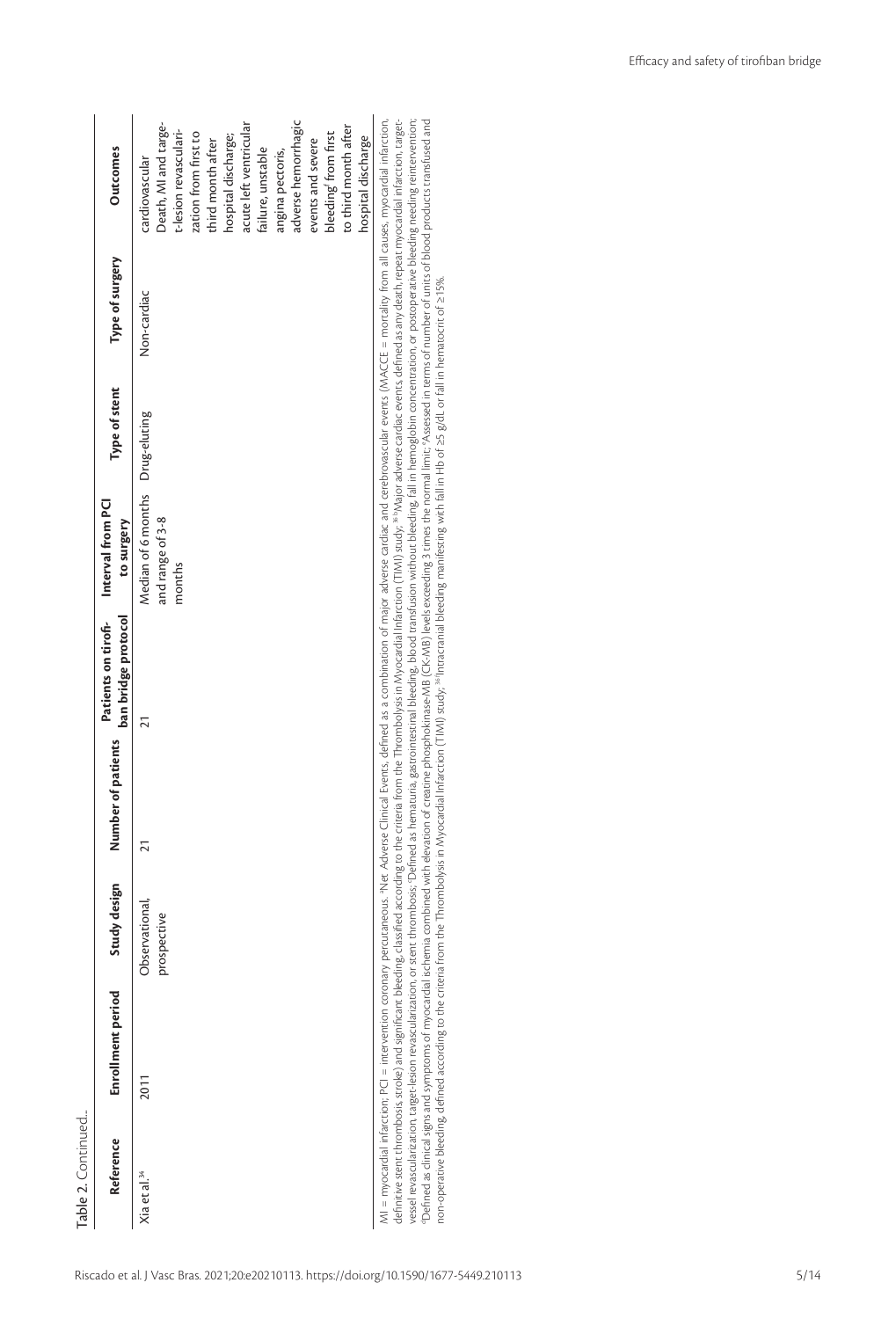| <b>Characteristics</b>            |                                                                        | De Servi et al. <sup>26</sup>                                            | Marcos et al. <sup>28</sup>                         | Polito et al. <sup>30</sup>                                                    | Savonitto et al. <sup>31</sup>                         | Xia et al. $34$                             |
|-----------------------------------|------------------------------------------------------------------------|--------------------------------------------------------------------------|-----------------------------------------------------|--------------------------------------------------------------------------------|--------------------------------------------------------|---------------------------------------------|
|                                   | <b>Tirofiban bridge</b>                                                | Control                                                                  |                                                     |                                                                                |                                                        |                                             |
| Number of<br>patients             | 87                                                                     | 227                                                                      | 36                                                  | 21                                                                             | 30                                                     | 21                                          |
| Age                               | Median of 67.4<br>years and inter-<br>quartile range of<br>25-83 years | Median of 69.2<br>years and inter-<br>quartile range of<br>$41-90$ years | $66±11$ years<br>(mean $\pm$ standard<br>deviation) | $62±9$ years<br>(mean $\pm$ standard<br>deviation)                             | 65 (25-80) years<br>(mean $\pm$ standard<br>deviation) | Mean of 63 years<br>range of 45-74<br>years |
| Male                              | 64 (73.6%)                                                             | 180 (79.3%)                                                              | 25 (69.4%)                                          | 20 (95.3%)                                                                     | 23 (76.7%)                                             | 13 (61.9%)                                  |
| Female                            | 23 (26.4%)                                                             | 47 (20.7%)                                                               | 11 (30.6%)                                          | 1(0.7%)                                                                        | 7(23.3%)                                               | $8(38.1\%)$                                 |
| Smoking                           |                                                                        |                                                                          | $2(5.6\%)$                                          | 12 (57.1%)                                                                     |                                                        |                                             |
| <b>Diabetes</b>                   | 21 (24.1%)                                                             | 55 (24.2%)                                                               | $4(11.1\%)$                                         | 6(28.6%)                                                                       | 5(16.7%)                                               | $8(38.1\%)$                                 |
| Systemic arterial<br>hypertension | 53 (60.9%)                                                             | 168 (74.0%)                                                              | $8(22.2\%)$                                         | 13 (61.9%)                                                                     | 14 (46.7%)                                             | 14 (66.7%)                                  |
| Taking beta<br>blockers           | 67 (77.0%)                                                             | 155 (68.3%)                                                              |                                                     |                                                                                | 21 (70%)                                               | 15 (71.4%)                                  |
| Taking statins                    | 71 (81.6%)                                                             | 168 (74.0%)                                                              |                                                     |                                                                                | 23 (76.7%)                                             | 20 (95.3%)                                  |
| Peripheral vascu-<br>lar disease  |                                                                        |                                                                          |                                                     |                                                                                | 4(13.3%)                                               | 5(23.8%)                                    |
| Ejection fraction                 | $51.2 \pm 9.1\%$<br>(mean $\pm$ standard<br>deviation)                 | 49.9±10.0%<br>(mean $\pm$ standard<br>deviation)                         |                                                     | $9(42.9\%)$ : >55%<br>7 (33.3%): 45-55%<br>4 (19.0%): 35-45%<br>1 (4.8%): <35% | Median of 55%<br>with range of<br>35-68%               |                                             |

Table 3. Characteristics of the patients in each of the studies selected.

the total of 422 patients, 325 (77%) were men and 97 (23%) were women. Comorbidities reported included 99 (23.46%) out of 422 patients with diabetes and 270 (63.98%) patients with systemic arterial hypertension (SAH).

Table 4 lists the specifications of the tirofiban bridge protocols used in each study. In all studies, the P2Y12 inhibitor was withdrawn 5 days before the surgical procedure. However, the studies differed in terms of suspension of aspirin. In two studies,  $26,31$  aspirin was only withdrawn in cases involving laparotomy. In the study by Polito et al., $30$  none of the patients had aspirin suspended, whereas in Xia et al.,<sup>34</sup> aspirin was withdrawn 5 days before surgery.

The start of tirofiban infusion and the quantity infused varied according to each study protocol. However, in all of the studies analyzed, infusion was suspended 4 hours before surgery. Reintroduction of the P2Y12 inhibitor and aspirin also varied across the different studies.

# **Methodological quality**

All five of the articles included in the systematic review scored 50% or more for the 18 criteria from the modified Delphi technique<sup>24</sup> for analysis of the internal quality of observational studies. The studies scored, in ascending order, 11, 13, 14, 14, and 17 points, with a mean methodological quality score of 13.8 points (76.7%). The quality criteria and the

detailed scores for each of the 11 full text articles assessed for eligibility are shown in Table 5.

# **Primary and secondary outcomes**

The results of the studies included are listed in Table 6. Four of the five studies demonstrated that tirofiban bridge has efficacy for reducing adverse ischemic events, to the extent that there were no ST in three studies. $28,31,34$  In the fourth,  $30$  just one of 21 patients had an ST. None of these four studies reported deaths, MI, re-infarction, or revascularization of the target lesion.

The only controlled study<sup>26</sup> did not show a statistically significant effect of tirofiban bridge for reduction of major adverse cardiac events, with two patients presenting MI in the group that underwent tirofiban bridge. There were 12 MI, three ST, and six deaths in the control group in this study. No deaths or ST occurred in the group of patients on the tirofiban bridge protocol.

Four26,30,31,3<sup>4</sup> of the five studies assessed demonstrated the safety of tirofiban bridge, which did not impact on the occurrence of bleeding or hemorrhagic events. In two of these studies,  $30,34$  there were no hemorrhagic or bleeding events. In the study with 30 patients,<sup>31</sup> two patients exhibited bleeding during the postoperative period.

In the controlled study, $26$  tirofiban bridge was associated with a statistically significant reduction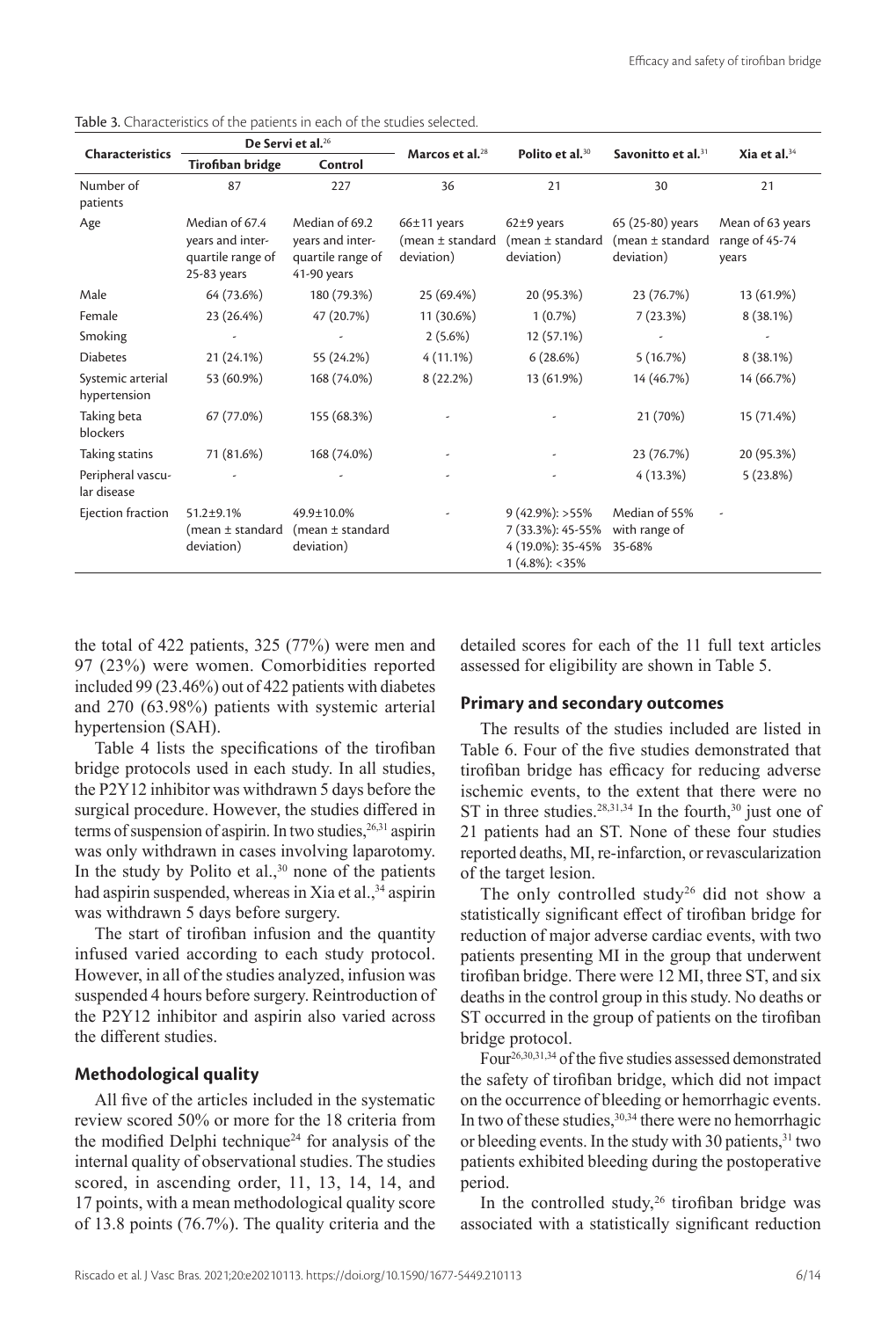| <b>Characteristics</b>                               | De Servi et al. <sup>26</sup>                                                                                                                                                                                                  | Marcos et al. <sup>28</sup>                                                        | Polito et al. <sup>30</sup>                                                                      | Savonitto et al. <sup>31</sup>                                                                                                                                                                                                 | Xia et al. $34$                                                                 |
|------------------------------------------------------|--------------------------------------------------------------------------------------------------------------------------------------------------------------------------------------------------------------------------------|------------------------------------------------------------------------------------|--------------------------------------------------------------------------------------------------|--------------------------------------------------------------------------------------------------------------------------------------------------------------------------------------------------------------------------------|---------------------------------------------------------------------------------|
| Withdrawal of the<br>$P2Y_{12}$ inhibitor            |                                                                                                                                                                                                                                |                                                                                    | 5 days before surgery 5 days before surgery 5 days before surgery 5 days before surgery          |                                                                                                                                                                                                                                | 5 days before surgery                                                           |
| Withdrawal of<br>aspirin                             | Not withdrawn<br>except in laparotomy of the patients, 5<br>cases                                                                                                                                                              | Withdrawn in 19.4%<br>days before surgery                                          | Not withdrawn                                                                                    | Not withdrawn<br>except in laparotomy<br>cases                                                                                                                                                                                 | 5 days before surgery                                                           |
| Start of tirofiban<br>infusion                       | 3 days before surgery 4±1.5 days before                                                                                                                                                                                        | surgery (mean $\pm$<br>standard deviation)                                         | 3 days before surgery                                                                            | 4 days before surgery 4 days before surgery                                                                                                                                                                                    |                                                                                 |
| Quantity infused                                     | $0.4$ mg/kg/min for<br>30 minutes, then<br>0.1 mg/kg/min (the<br>dose was reduced<br>to 50% if creatinine<br>clearance <30 mL/<br>min)                                                                                         |                                                                                    | $0.1 \mu$ g/kg/min (the<br>dose was reduced<br>to 50% if creatinine<br>clearance <30 mL/<br>min) | $0.4$ mg/kg/min for<br>30 minutes, then<br>0.1 mg/kg/min (the<br>dose was reduced<br>to 50% if creatinine<br>clearance <30 mL/<br>min)                                                                                         | $0.1$ mg/kg/min                                                                 |
| Withdrawal of<br>tirofiban                           | 4 hours before<br>surgery (8 hours if<br>creatinine clearance<br>$<$ 30 mL/min)                                                                                                                                                | 4 hours before<br>surgery                                                          | 4 hours before<br>surgery (8 hours if<br>glomerular filtration<br>rate $\leq$ 30 mL/min)         | 4 hours before<br>surgery (8 hours if<br>creatinine clearance<br>$<$ 30 mL/min)                                                                                                                                                | 4 hours before<br>surgery                                                       |
| Reintroduction of<br>the P2Y <sub>12</sub> inhibitor | As soon as patient<br>able to accept oral<br>administration again,<br>with an attack dose<br>of 300 mg and then<br>75 mg administered<br>daily                                                                                 | 12 to 24 hours after<br>the intervention                                           | Reintroduced as<br>soon as possible                                                              | As soon as patient<br>able to accept oral<br>administration again,<br>with an attack dose<br>of 300 mg and then<br>75 mg administered<br>daily                                                                                 | After surgery, with<br>an attack dose of 300<br>mg and then 75 mg<br>once a day |
| Reintroduction of<br>aspirin                         | 12 hours after the<br>intervention with an<br>IV injection of 250<br>mg of lysine acetyl-<br>salicylate once o day<br>until the patient is<br>able to resume oral<br>administration, then<br>75 to 100 mg once a<br>day orally | $1.6 \pm 1.2$ days after<br>the intervention<br>(mean $\pm$ standard<br>deviation) | As soon as possible                                                                              | 12 hours after the<br>intervention with an<br>IV injection of 250<br>mg of lysine acetyl-<br>salicylate once o day<br>until the patient is<br>able to resume oral<br>administration, then<br>75 to 100 mg once a<br>day orally | After surgery with<br>an initial dose of 300<br>mg, then 100 mg<br>once a day   |

Table 4. Characteristics of the tirofiban bridge protocol in each study.

 $IV =$  intravenous.

in the occurrence of intrahospital bleeding, reporting five major bleeding events in the group subjected to tirofiban bridge and 36 major bleeding events in the control group. In one of the studies assessed, six bleeding events occurring within 30 days of the surgical intervention were reported.<sup>28</sup>

# **DISCUSSION**

The data obtained in this systematic review of the literature suggest that the tirofiban bridge technique is feasible in patients with high risk of ST and of bleeding subjected to heart surgery or non-cardiac surgery and enables surgical procedures to be performed with lower rates of adverse ischemic events, without significantly affecting hemorrhagic events. Our results are compatible with a large systematic review of the

literature published in 2014 in the journal Internal and Emergency Medicine, which assessed 420 patients who were put on a bridge protocol with glycoprotein IIb/IIIa inhibitors (eptifibatide or tirofiban) or with cangrelor. In the 2014 review, the bridge technique was effective 96.2% of the time (95% confidence interval 94.4 - 98.0%), with a 100% success rate for tirofiban and with 81.0% of 121 patients treated with tirofiban bridge therapy free from bleeding/ transfusion events.<sup>37</sup>

A prospective observational cohort study published in 2012, enrolling 6,816 consecutive patients, demonstrated that withdrawal of clopidogrel during the first 6 months after placement of a drug-eluting stent was significantly related to ST during that period.<sup>38</sup> In this context, intravenous administration of tirofiban can be proposed as an option for patients at high risk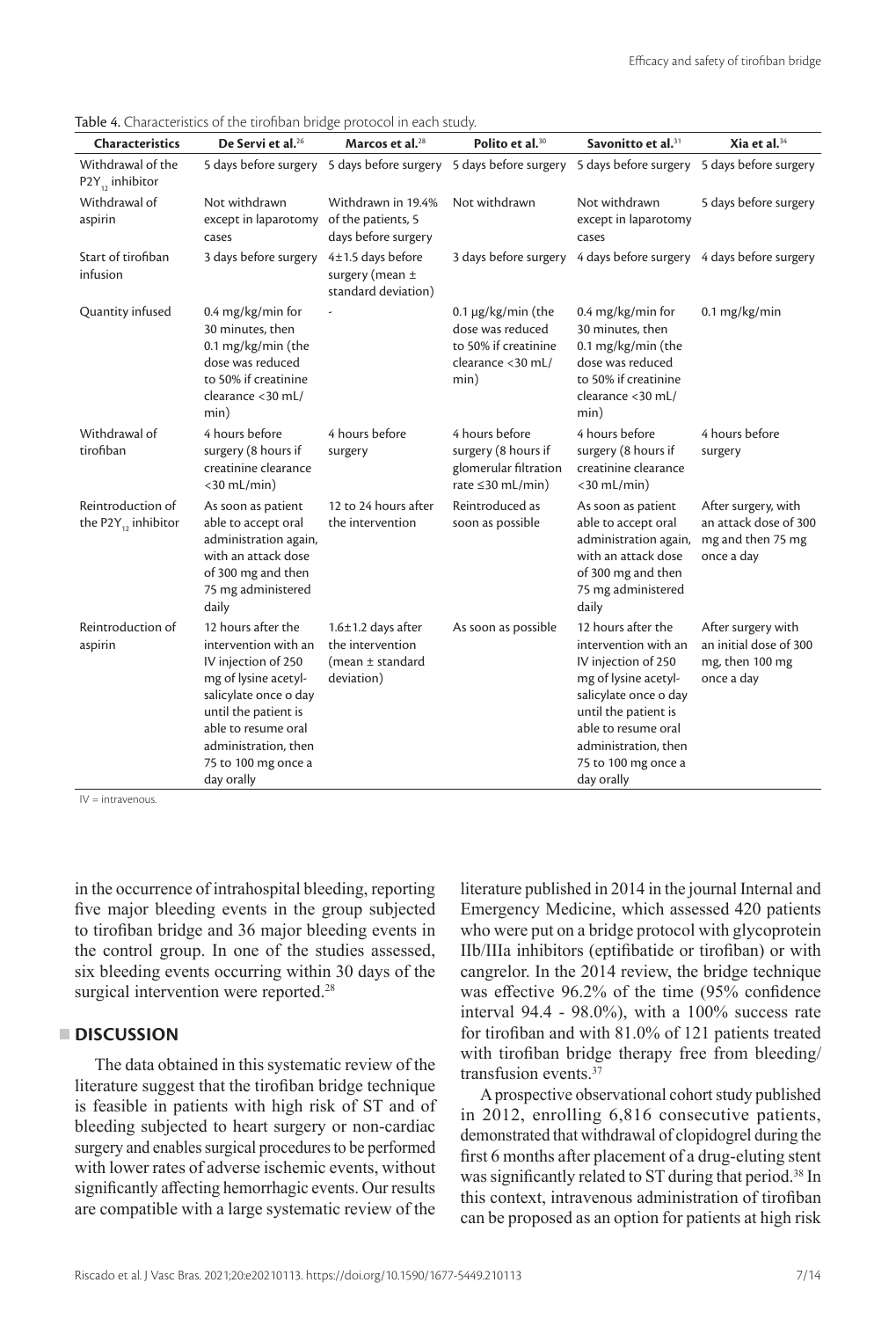| Criteria                                                                                                                                | Bona et al. <sup>25</sup> | vietal. $^{26}$<br>De Ser- | no et al. $^{27}$<br>D'Urba- | Marcos et al. <sup>28</sup> | Park et al. <sup>29</sup> | Polito et al. <sup>30</sup> | to et al. $31$<br>Savonit- | chou et al. <sup>32</sup><br>$Vla$ - | Walker et al. <sup>33</sup> | Xia et al. <sup>34</sup> | Zhou et al. <sup>35</sup> |
|-----------------------------------------------------------------------------------------------------------------------------------------|---------------------------|----------------------------|------------------------------|-----------------------------|---------------------------|-----------------------------|----------------------------|--------------------------------------|-----------------------------|--------------------------|---------------------------|
| Study objective                                                                                                                         |                           |                            |                              |                             |                           |                             |                            |                                      |                             |                          |                           |
| 1. Is the hypothesis/<br>stated in the abs-<br>aim/objective of<br>tion or methods<br>the study clearly<br>tract, introduc-<br>section? | YES                       | YES                        | YES                          | YES                         | YES                       | $\frac{0}{2}$               | YES                        | YES                                  | YES                         | YES                      | YES                       |
| Study population<br>participants inclu-<br>racteristics of the<br>ded in the study<br>2. Are the cha-<br>described?                     | YES                       | YES                        | YES                          | YES                         | YES                       | YES                         | YES                        | YES                                  | YES                         | YES                      | YES                       |
| collected in more<br>3. Were the cases<br>than one centre?                                                                              | $\frac{0}{2}$             | YES                        | $\frac{1}{2}$                | $\frac{0}{2}$               | $\frac{1}{2}$             | YES                         | YES                        | $\frac{1}{2}$                        | $\frac{0}{2}$               | $\frac{1}{2}$            | $\frac{1}{2}$             |
| and exclusion crite-<br>ria) for entry to the<br>4. Are the eligibility<br>criteria (inclusion<br>study explicit and<br>appropriate?    | $\frac{0}{2}$             | YES                        | $\frac{1}{2}$                | YES                         | $\frac{1}{2}$             | YES                         | YES                        | $\frac{1}{2}$                        | $\frac{0}{2}$               | YES                      | $\frac{1}{2}$             |
| 5. Were participants<br>recruited consecu-<br>tively?                                                                                   | $\frac{0}{2}$             | YES                        | $\frac{1}{2}$                | YES                         | $\frac{1}{2}$             | $\frac{0}{2}$               | YES                        | $\frac{1}{2}$                        | YES                         | YES                      | $\frac{1}{2}$             |
| enter the study at a<br>similar point in the<br>6. Did participants<br>Intervention and<br>co-intervention<br>disease?                  | $\frac{0}{2}$             | $\frac{0}{2}$              | $\frac{1}{2}$                | $\frac{0}{2}$               | $\frac{1}{2}$             | $\frac{0}{2}$               | $\frac{1}{2}$              | YES                                  | $\frac{0}{2}$               | $\frac{1}{2}$            | $\frac{1}{2}$             |
| 7. Was the inter-<br>described in the<br>vention clearly<br>study?                                                                      | YES                       | YES                        | YES                          | YES                         | YES                       | YES                         | YES                        | YES                                  | YES                         | YES                      | YES                       |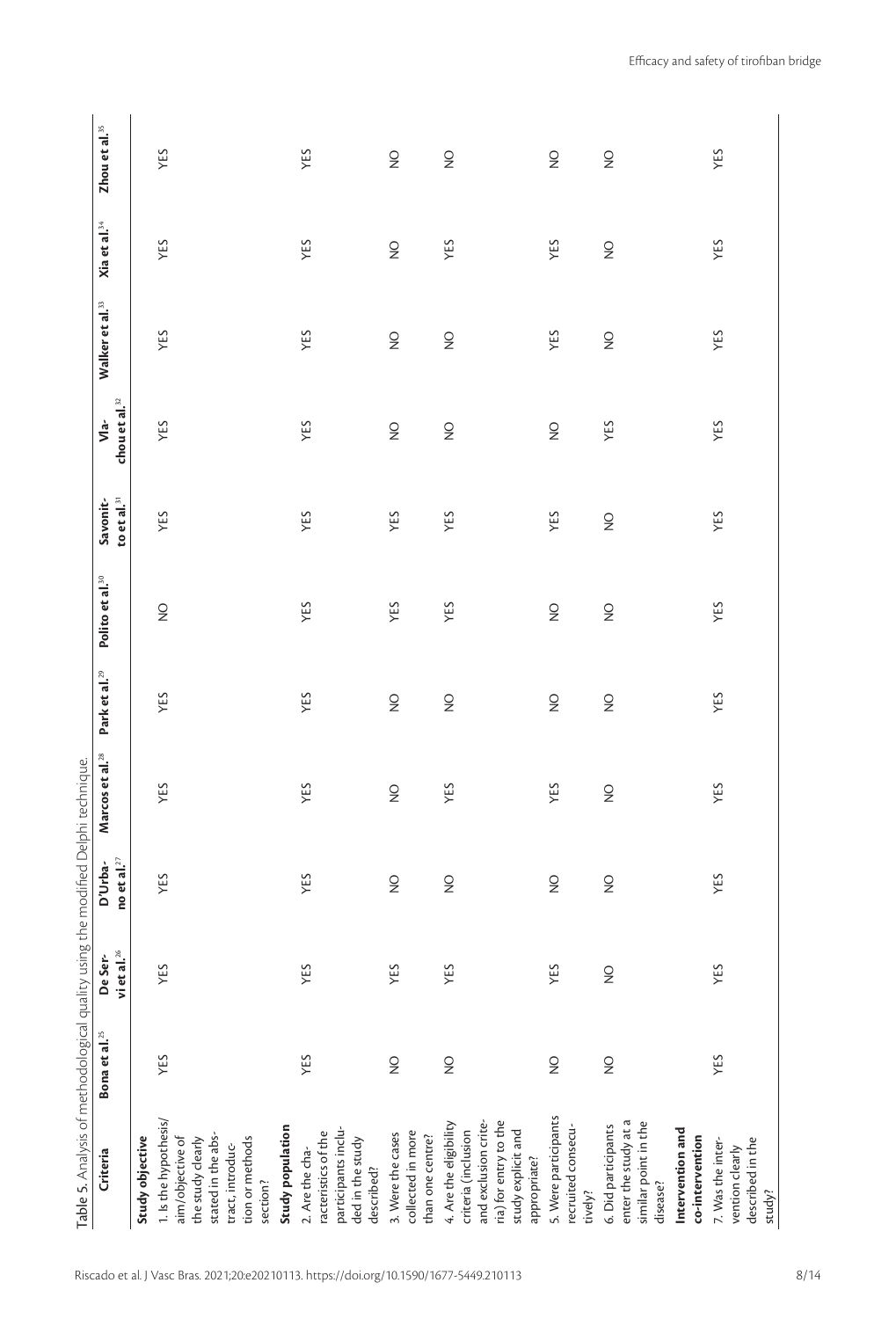| Criteria                                                                                                                     | Bona et al. <sup>25</sup> | vietal. $26$<br>De Ser- | no et al. $^{27}$<br>D'Urba- | Marcos et al. <sup>28</sup> | Park et al. <sup>29</sup> | Polito et al. <sup>30</sup> | to et al. $^{\rm 31}$<br>Savonit- | chou et al. <sup>32</sup><br>$Vla$ - | Walker et al. <sup>33</sup> | Xia et al. <sup>34</sup> | Zhou et al. <sup>35</sup> |
|------------------------------------------------------------------------------------------------------------------------------|---------------------------|-------------------------|------------------------------|-----------------------------|---------------------------|-----------------------------|-----------------------------------|--------------------------------------|-----------------------------|--------------------------|---------------------------|
| clearly reported in<br>(co-interventions)<br>nal interventions<br>8. Were additio-<br>Outcome mea-<br>the study?             | YES                       | YES                     | $\frac{1}{2}$                | YES                         | $\frac{1}{2}$             | $\frac{0}{2}$               | YES                               | $\frac{1}{2}$                        | $\frac{0}{2}$               | YES                      | YES                       |
| duction or methods<br>defined in the intro-<br>9. Are the outcome<br>measures clearly<br>section?<br>sures                   | $\frac{0}{2}$             | YES                     | $\frac{1}{2}$                | YES                         | $\frac{1}{2}$             | YES                         | YES                               | $\frac{1}{2}$                        | YES                         | YES                      | $\frac{1}{2}$             |
| priately measured<br>and/or subjective<br>10. Were relevant<br>outcomes appro-<br>with objective<br>methods?                 | $\frac{0}{2}$             | YES                     | $\frac{1}{2}$                | YES                         | $\frac{1}{2}$             | YES                         | YES                               | $\frac{1}{2}$                        | YES                         | YES                      | $\frac{1}{2}$             |
| Statistical analysis<br>11. Were outcomes<br>and after interven-<br>measured before<br>tion?                                 | $\frac{0}{2}$             | YES                     | $\frac{1}{2}$                | YES                         | $\frac{1}{2}$             | YES                         | YES                               | $\frac{1}{2}$                        | $\frac{0}{2}$               | YES                      | $\frac{1}{2}$             |
| relevant outcomes<br>used to assess the<br>Results and con-<br>statistical tests<br>appropriate?<br>12. Were the<br>clusions | $\frac{0}{2}$             | YES                     | $\frac{1}{2}$                | $\frac{0}{2}$               | $\frac{1}{2}$             | $\frac{0}{2}$               | YES                               | $\frac{1}{2}$                        | $\frac{0}{2}$               | YES                      | $\frac{1}{2}$             |
| 13. Was the length<br>of follow-up repor-<br>ted?                                                                            | YES                       | YES                     | YES                          | YES                         | YES                       | YES                         | $\frac{1}{2}$                     | YES                                  | $\frac{0}{2}$               | YES                      | $\frac{1}{2}$             |
| follow-up reported?<br>14. Was the loss to                                                                                   | $\frac{0}{2}$             | YES                     | $\frac{1}{2}$                | $\frac{0}{2}$               | $\frac{1}{2}$             | $\frac{0}{2}$               | $\frac{1}{2}$                     | $\frac{1}{2}$                        | $\frac{0}{2}$               | $\frac{1}{2}$            | $\frac{1}{2}$             |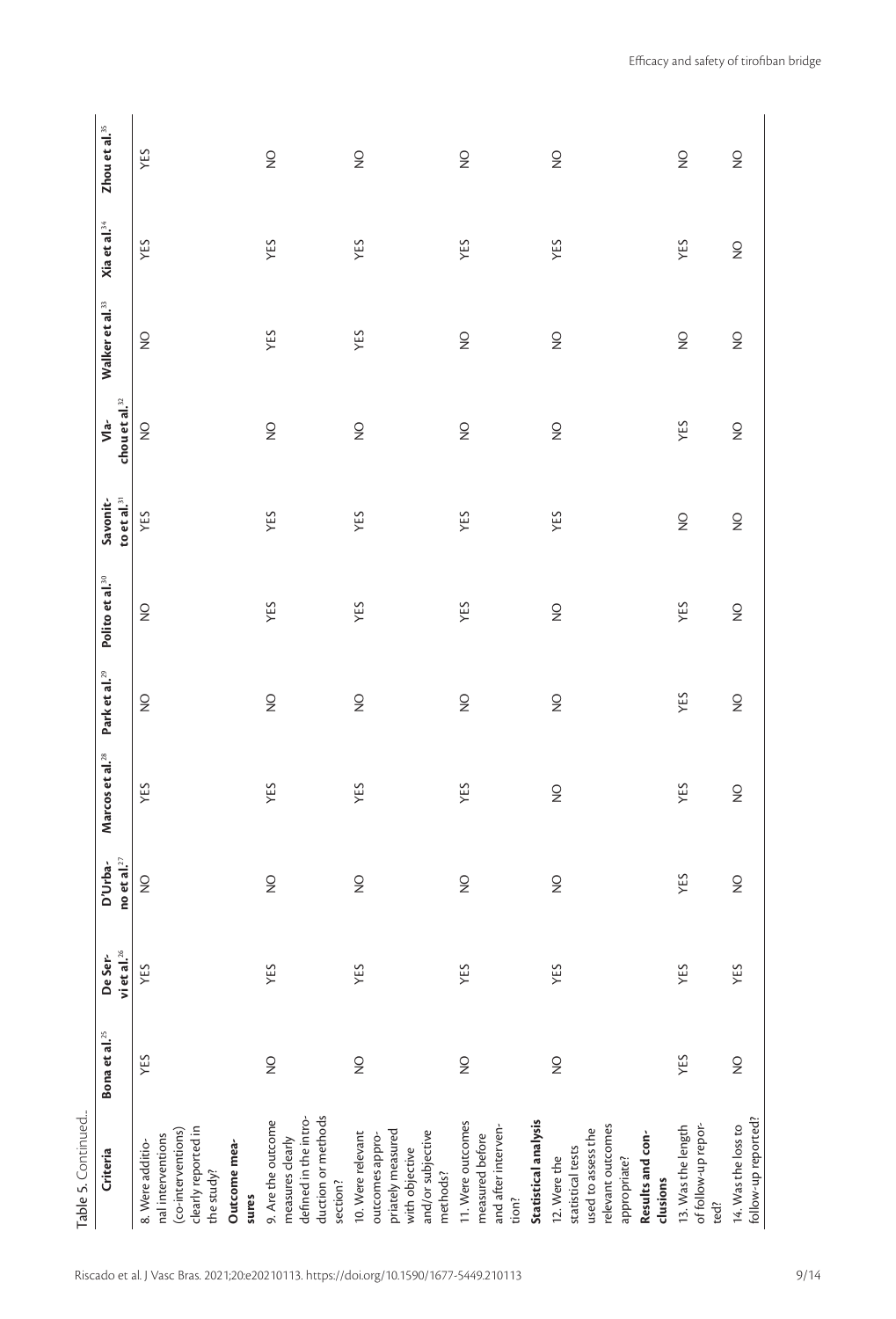| Criteria                                                                                                                   | Bona et al. <sup>25</sup> | vietal. $^{26}$<br>De Ser- | et al. $^{27}$<br>D'Urba-<br>$\tilde{c}$ | Marcos et al. <sup>28</sup> | Park et al. <sup>29</sup> | Polito et al. <sup>30</sup> | to et al. $^{\rm 31}$<br>Savonit- | chou et al. $^{32}$<br>Vla | Walker et al. <sup>33</sup> | Xia et al. <sup>34</sup> | Zhou et al. <sup>35</sup>       |
|----------------------------------------------------------------------------------------------------------------------------|---------------------------|----------------------------|------------------------------------------|-----------------------------|---------------------------|-----------------------------|-----------------------------------|----------------------------|-----------------------------|--------------------------|---------------------------------|
| riability in the data<br>analysis of relevant<br>15. Does the study<br>of the random va-<br>provide estimates<br>outcomes? | $\frac{0}{2}$             | YES                        | $\frac{1}{2}$                            | YES                         | $\frac{1}{2}$             | YES                         | YES                               | $\frac{1}{2}$              | $\frac{0}{2}$               | $\frac{1}{2}$            | $\frac{1}{2}$                   |
| events reported?<br>16. Are adverse                                                                                        | YES                       | YES                        | YES                                      | YES                         | $\frac{1}{2}$             | YES                         | YES                               | YES                        | YES                         | YES                      | YES                             |
| study supported by<br>conclusions of the<br>17. Are the<br>results?                                                        | YES                       | YES                        | $\frac{1}{2}$                            | YES                         | $\frac{1}{2}$             | YES                         | YES                               | YES                        | YES                         | YES                      | $\frac{\mathsf{O}}{\mathsf{Z}}$ |
| rest and financing<br>Conflicts of inte-                                                                                   |                           |                            |                                          |                             |                           |                             |                                   |                            |                             |                          |                                 |
| peting interest and<br>18. Are both com-<br>source of support<br>for the study<br>reported?                                | YES                       | YES                        | $\frac{1}{2}$                            | $\frac{1}{2}$               | $\frac{1}{2}$             | $\frac{1}{2}$               | $\frac{1}{2}$                     | YES                        | $\frac{1}{2}$               | YES                      | $\frac{1}{2}$                   |
| <b>Total</b>                                                                                                               | ${}^{\circ}$              | $\overline{\phantom{0}}$   | S                                        | $\tilde{1}$                 | ෑ                         | $\overline{1}$              | $\frac{4}{3}$                     | ${}^{\circ}$               | $\infty$                    | $\frac{4}{3}$            | S                               |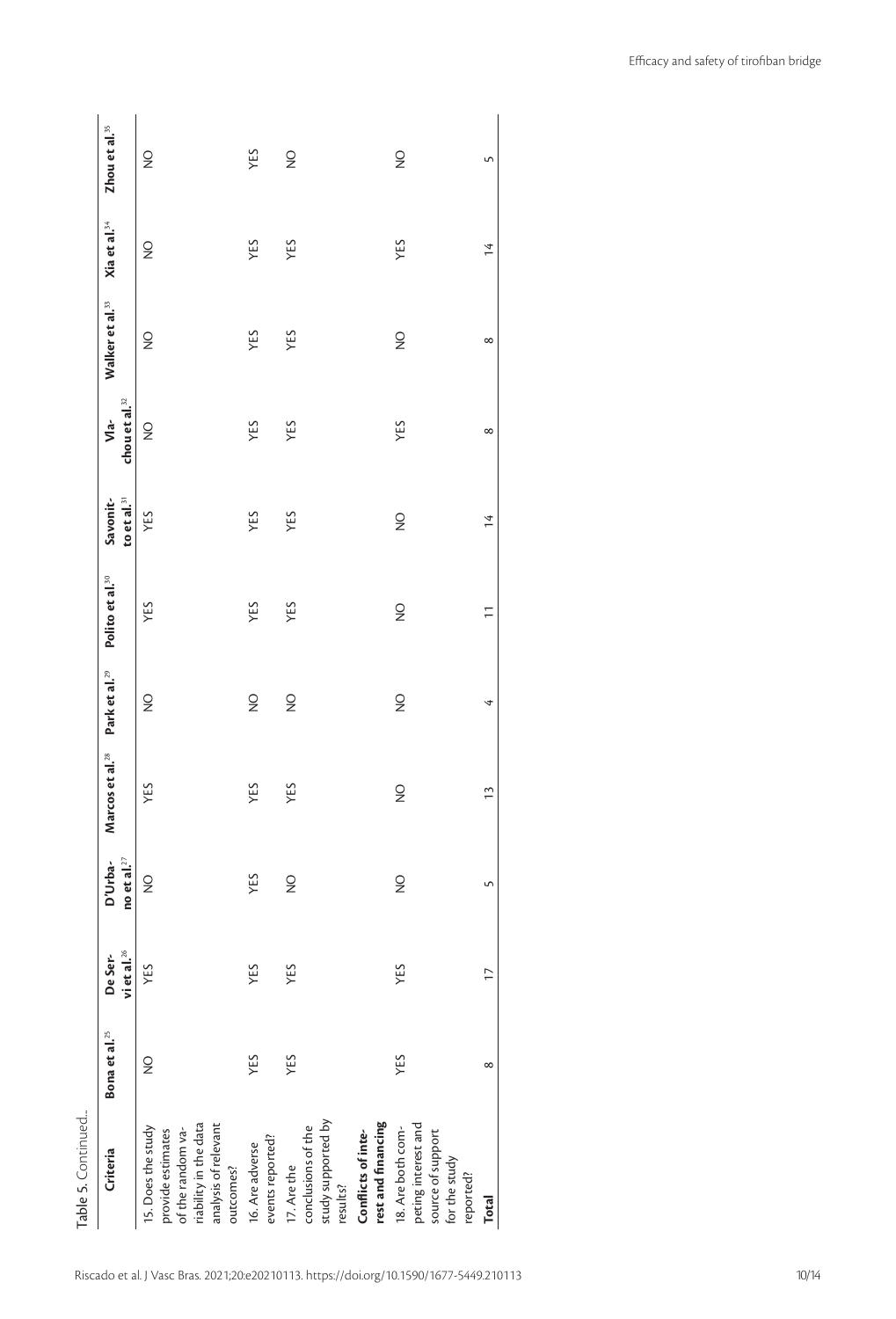|                          | De Servi et al. <sup>26</sup> |         |                             |                             |                                |                 |
|--------------------------|-------------------------------|---------|-----------------------------|-----------------------------|--------------------------------|-----------------|
| <b>Results</b>           | Tirofiban bridge              | Control | Marcos et al. <sup>28</sup> | Polito et al. <sup>30</sup> | Savonitto et al. <sup>31</sup> | Xia et al. $34$ |
| Number of<br>patients    | 87                            | 227     | 36                          | 21                          | 30                             | 21              |
| Stent thrombosis         | $\Omega$                      |         |                             |                             | $\Omega$                       | $\Omega$        |
| Myocardial<br>infarction |                               | 12      | 0                           | 0                           | 0                              | 0               |
| Death                    |                               | 6       |                             |                             | 0                              | 0               |
| Bleeding                 |                               | 36      | 6                           |                             |                                | 0               |

Table 6. Results of the studies selected for the systematic review.

of ST, who would have DAPT withdrawn due to high risk of bleeding during the surgical procedure (for example, certain ophthalmologic surgeries, surgery of the middle ear, or neurosurgeries).<sup>19</sup>

In the present review, the majority of studies demonstrated clinical benefits of tirofiban bridging. In the controlled study, no deaths were reported among the 195 patients who underwent bridge therapy, whereas six deaths were reported in the group that only suspended DAPT. In all five studies, with a total of 195 patients treated with bridge therapy, only one case of ST and two MI cases were reported.

The reasoning underlying perioperative suspension of DAPT considers the increased likelihood of bleeding while in surgery and during the postoperative period if these medications are maintained. A meta-analysis of 41 studies with a total of 49,590 patients assessed the risk of surgical bleeding in patients on low-dose aspirin, demonstrating that aspirin multiplied the baseline bleeding rate of surgical procedures by a factor of 1.5 (1.0-2.5) without increase in surgical mortality or morbidity.39 In some of the studies analyzed, it was shown that maintenance of aspirin over the perioperative period in combination with the tirofiban bridge did not influence bleeding rates and in the study that reported six bleeding events,<sup>28</sup> only one of the patients affected was taking aspirin. In the study that reported two bleeding events,<sup>31</sup> only one patient was taking aspirin and suffered a bleeding event classified as minor by the TIMI study criteria,<sup>36</sup> requiring transfusion due to preexisting anemia. The study by De Servi et al.<sup>26</sup> did not mention whether patients who had bleeding were on aspirin or not and the decision on whether to discontinue it was made by the surgeon.

With regard to adverse cardiac events, there was only one case of ST in the 195 patients treated with tirofiban bridge and no deaths. Although De Servi et al.<sup>26</sup> did not demonstrate a statistically significant effect for reduction of major adverse cardiac events, the patients in that study who underwent tirofiban bridge exhibited two MI compared to 12 MI in the control group and there were zero ST in bridge patients compared to

three ST in the control group. There were also six deaths in the control group, whereas there were no deaths in the bridge group. Some limitations may have affected the results of this article, considering that there was no randomization of patients and that treatment depended on decisions made by the surgeons at the hospitals at which the patients were treated on whether to adopt treatment with a tirofiban bridge and whether to withdraw clopidogrel only or to withdraw both clopidogrel and aspirin.

Even though the time elapsed between stenting and the subsequent surgical procedure was relatively short, at 2 to 6 months, no major adverse cardiac events were reported in the study by Marcos et al.<sup>28</sup> In turn, Savonitto et al.<sup>31</sup> demonstrated the efficacy of tirofiban bridge therapy, since none of their patients exhibited an ischemic cardiac event during the perioperative period. Xia et al.<sup>34</sup> also positively demonstrated the efficacy of tirofiban bridge therapy, since there were no ischemic cardiac events. Although Polito et al.<sup>30</sup> described one case of ST, they emphasized that the tirofiban bridge prevented a fatal thrombotic event, since angioplasty was performed and there were no deaths, re-infarctions, or any other cardiovascular events during the 21.6±15.6 months of follow-up.

With regard to hemorrhagic or bleeding events, Marcos et al.<sup>28</sup> reported six hemorrhagic events, two of which occurred after reintroduction of clopidogrel and aspirin, and the severity of bleeding was not considered high in the majority of patients. De De Servi et al.<sup>26</sup> reported that the tirofiban bridge protocol reduced intrahospital bleeding to a statistically significant extent, considering that the patients were subjected to surgery involving a high risk of bleeding. Indeed, the low rates of death, MI, ST, and stroke were achieved without increasing the risk of bleeding among these patients.

Although Savonitto et al.<sup>31</sup> reported two bleeding events, they did not exceed what is commonly accepted for the types of surgery to which the patients were subjected. The patient who had an event classified as minor bleeding according to the TIMI criteria<sup>36</sup> had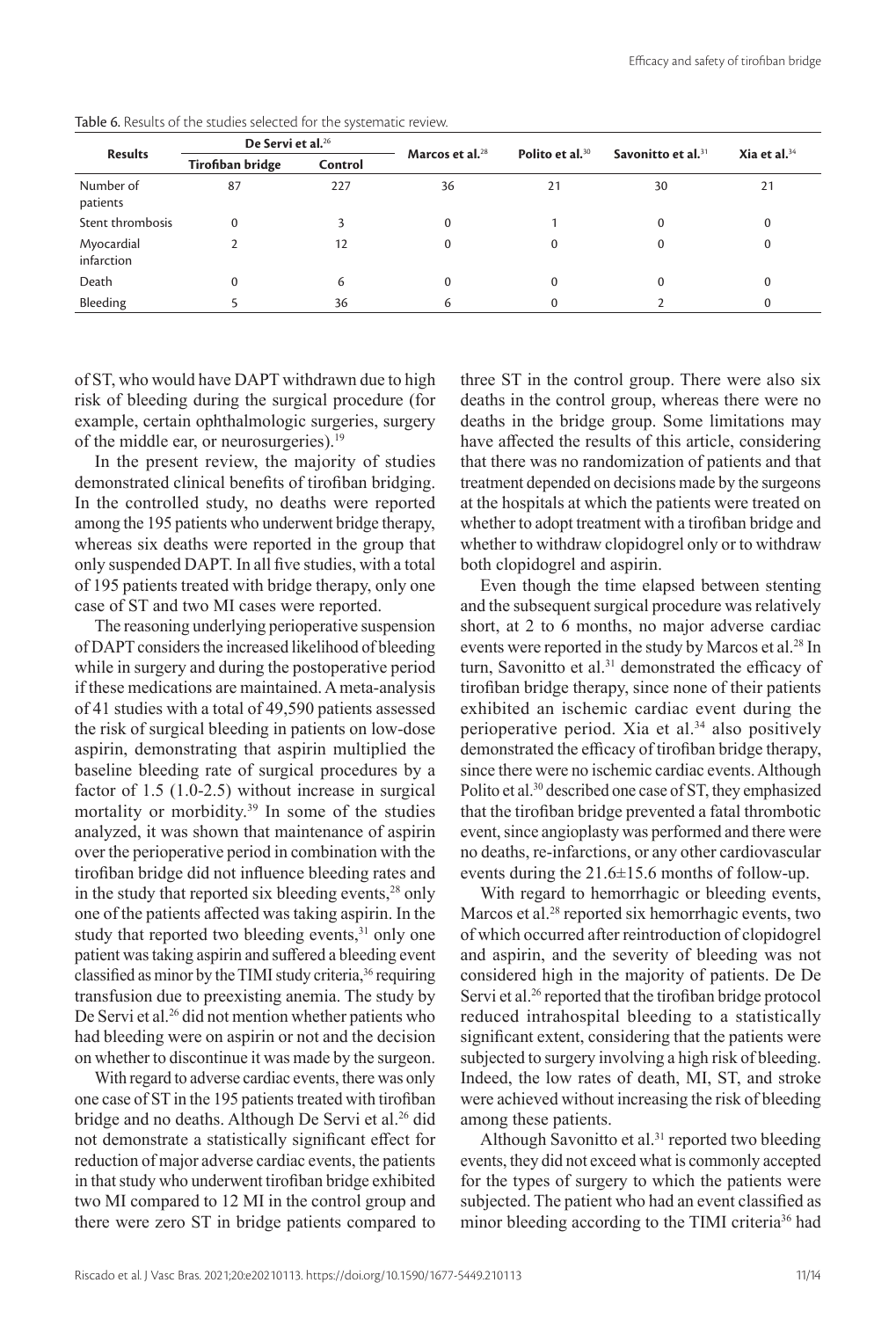undergone endoscopic bladder surgery and had preexisting anemia; while the patient who had an event classified as major bleeding had undergone a hemicolotomy and suffered proctorrhagia on the seventh postoperative day, after reintroduction of clopidogrel.

Xia et al.3<sup>4</sup> demonstrated the safety of tirofiban bridge therapy during the perioperative period and over a 3-month follow-up, during which no hemorrhagic or bleeding events were reported. Polito et al.<sup>30</sup> also demonstrated the safety of the technique, since they had no hemorrhagic or bleeding events and just three cases of uncomplicated anemia.

It is worth pointing out that each study had a different follow-up period after surgery and tirofiban infusion. While some studies followed patients for 1 month, others did so for 3 to 21 months or only conducted intrahospital monitoring until patient discharge. As such, the outcome periods assessed were reasonably different between the studies, which could have affected the results.

Furthermore, even though the secondary outcome was positive in the majority of the studies and all the patients included had been classified as at high risk of bleeding, calculating the bleeding risk index is complex and must account not only for the risk intrinsic to the surgery, but also for the patient's individual risk, which was not clearly explained in detail in the studies. Therefore, if the risk was not calculated appropriately, taking a multidisciplinary approach, the non-interference of tirofiban bridging in the risk of hemorrhagic and bleeding events may have been overestimated.

Moreover, it is important to consider these results with caution, since favorable results could have occurred because of other factors, such as use of beta blockers and statins during the perioperative period, and also because the number of patients treated is small. Another possible factor involved in the favorable outcomes is that the tirofiban bridge protocol involves more detailed monitoring of the patient during the perioperative period, since infusion is started 3 to 4 days before surgery and is only discontinued 4 hours before the procedure. Therefore, the longer hospital stay and monitoring may be related to lower rates of bleeding, although the published data suggest that tirofiban infusion really does not interfere in the risk of bleeding during surgery.<sup>40</sup>

It should be pointed out that this review is subject to limitations. One of these is that the majority of data were extracted from retrospective studies. Another limitation is the different definitions of ischemic and hemorrhagic events adopted by the studies. The results could also have been affected by the heterogeneous

nature of populations, the different protocols used, and the study designs, since many characteristics related to the patients were not reported in all of the articles analyzed, limiting our analysis.

Moreover, in the controlled study, $26$  there were more patients with SAH in the control group, which could have contributed to the higher number of adverse events in that group compared to the group of patients who underwent the tirofiban bridge protocol, considering that this comorbidity is one of the principal risk factors for cardiovascular events. Longitudinal data obtained in the Framingham Heart Study indicated that people with SAH have twice the relative risk of cardiovascular disease compared to normotensive people.<sup>41</sup>

There was also variability in the different periods of time elapsed between PCI and surgery, which is an important predictor of ischemic cardiac events.38 Other differences observed were the time at which tirofiban infusion was initiated, the quantity infused, and the time at which the P2Y12 inhibitor and aspirin were reintroduced, which may also be related to occurrence or not of hemorrhagic and ischemic cardiac events.

While there are limitations related to the lack of randomized clinical trials, use of glycoprotein IIb/IIIa inhibitors during the perioperative period in patients at high risk of ST and high risk of bleeding is recommended by guidelines and by experts. $18-20,42,43$  We therefore believe that this study contributes additional useful information to the current literature. It should be also be pointed out that it is very unlikely that controlled and randomized studies will be conducted testing the safety and efficacy of tirofiban bridge therapy in comparison to discontinuation of the thienopyridine derivative with or without discontinuing aspirin, with no other strategies combined with suspension of treatment, considering the elevated number of adverse events and deaths in the control group in the study analyzed in this review.

# **CONCLUSIONS**

Patients who undergo surgery during the first 12 months after stenting are at increased risk of thrombotic events, indicating a need to reassess the practice of perioperative suspension of antiplatelet drugs. In cases in which patients are at high risk of ST and of hemorrhagic events, a tirofiban bridge appears to be a safe and effective strategy for management of perioperative medication, taking into account the reduction in the likelihood of adverse ischemic without increasing the likelihood of hemorrhagic events. However, more robust evidence is needed. Regardless, it is always recommended that these patients receive multidisciplinary management.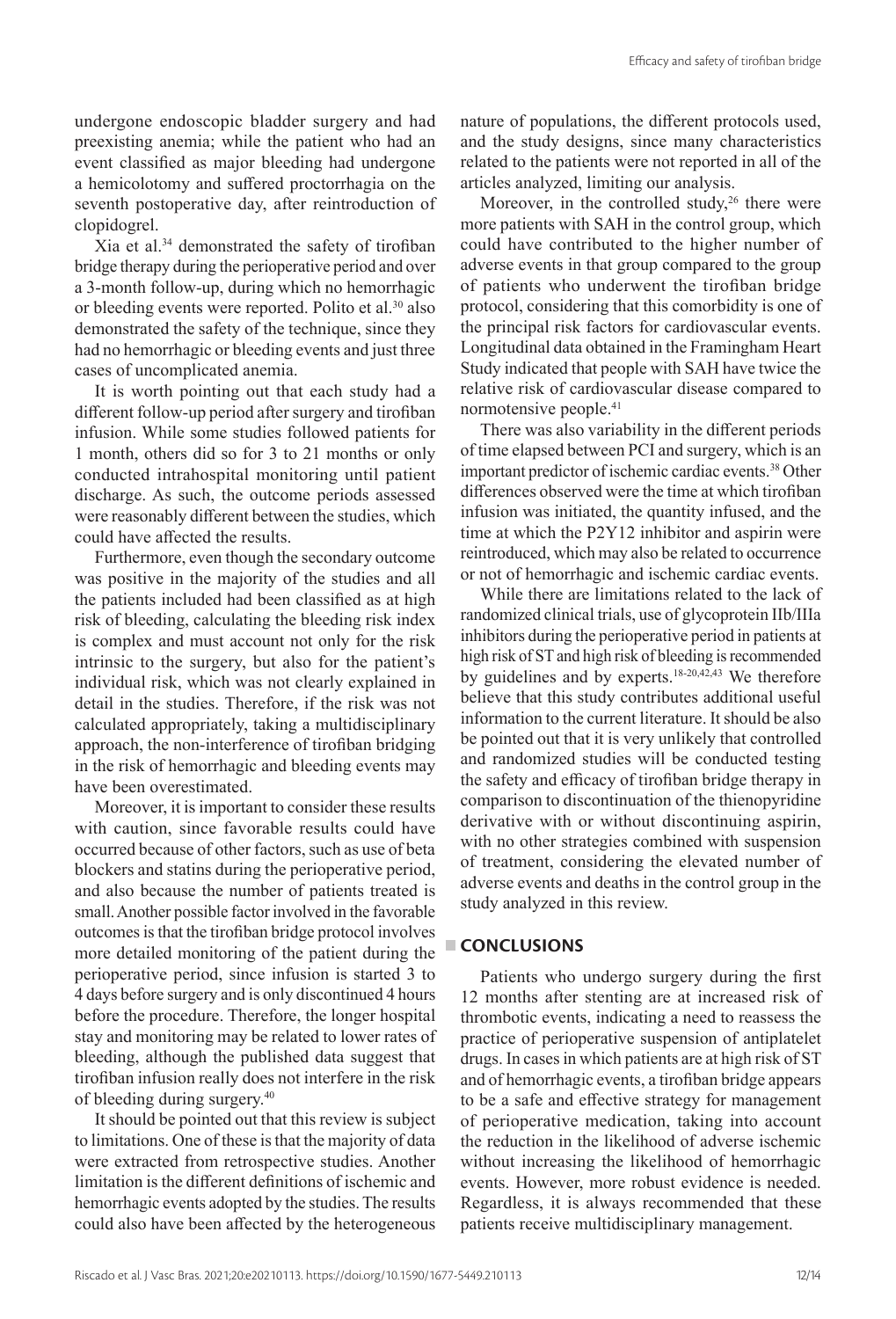# **REFERENCES**

- 1. Mauri L, Kereiakes DJ, Yeh RW, et al. Twelve or 30 months of dual antiplatelet therapy after drug-eluting stents. N Engl J Med. 2014;371(23):2155-66. [http://dx.doi.org/10.1056/NEJMoa1409312.](https://doi.org/10.1056/NEJMoa1409312) [PMid:25399658.](https://www.ncbi.nlm.nih.gov/entrez/query.fcgi?cmd=Retrieve&db=PubMed&list_uids=25399658&dopt=Abstract)
- 2. Baigent C, Sudlow C, Collins R, Peto R. Collaborative meta-analysis of randomised trials of antiplatelet therapy for prevention of death, myocardial infarction, and stroke in high risk patients. BMJ. 2002;324(7329):71-86. [http://dx.doi.org/10.1136/bmj.324.7329.71.](https://doi.org/10.1136/bmj.324.7329.71) [PMid:11786451.](https://www.ncbi.nlm.nih.gov/entrez/query.fcgi?cmd=Retrieve&db=PubMed&list_uids=11786451&dopt=Abstract)
- 3. De Luca L, Bellettini E, Di Maio D, et al. Oral antiplatelet therapy for secondary prevention of non-cardioembolic ischemic cerebrovascular events. J Clin Med. 2021;10(8):1721. [http://dx.doi.](https://doi.org/10.3390/jcm10081721) [org/10.3390/jcm10081721](https://doi.org/10.3390/jcm10081721). [PMid:33923493.](https://www.ncbi.nlm.nih.gov/entrez/query.fcgi?cmd=Retrieve&db=PubMed&list_uids=33923493&dopt=Abstract)
- 4. Levine GN, Bates ER, Bittl JA, et al. 2016 ACC/AHA guideline focused update on duration of dual antiplatelet therapy in patients with coronary artery disease: a report of the American College of Cardiology/American Heart Association Task Force on Clinical Practice Guidelines. Circulation. 2016;134(10):e123-55. [http://](https://doi.org/10.1161/CIR.0000000000000404) [dx.doi.org/10.1161/CIR.0000000000000404](https://doi.org/10.1161/CIR.0000000000000404). [PMid:27026020.](https://www.ncbi.nlm.nih.gov/entrez/query.fcgi?cmd=Retrieve&db=PubMed&list_uids=27026020&dopt=Abstract)
- 5. Fleisher LA, Fleischmann KE, Auerbach AD, et al. 2014 ACC/ AHA guideline on perioperative cardiovascular evaluation and management of patients undergoing noncardiac surgery: a report of the American college of cardiology/American heart association task force on practice guidelines. J Am Coll Cardiol. 2014;64(22):e77-137. [http://dx.doi.org/10.1016/j.jacc.2014.07.944.](https://doi.org/10.1016/j.jacc.2014.07.944) [PMid:25091544.](https://www.ncbi.nlm.nih.gov/entrez/query.fcgi?cmd=Retrieve&db=PubMed&list_uids=25091544&dopt=Abstract)
- 6. Ullrich H, Münzel T, Gori T. Coronary stent thrombosis: predictors and prevention. Dtsch Arztebl Int. 2020;117(18):320-6. http:// dx.doi.org/10.3238/arztebl.2020.0320. [PMid:32605709.](https://www.ncbi.nlm.nih.gov/entrez/query.fcgi?cmd=Retrieve&db=PubMed&list_uids=32605709&dopt=Abstract)
- 7. Alshawabkeh LI, Prasad A, Lenkovsky F, et al. Outcomes of a preoperative "bridging" strategy with glycoprotein IIb/IIIa inhibitors to prevent perioperative stent thrombosis in patients with drugeluting stents who undergo surgery necessitating interruption of thienopyridine administration. EuroIntervention. 2013;9(2):204-11. [http://dx.doi.org/10.4244/EIJV9I2A35](https://doi.org/10.4244/EIJV9I2A35). [PMid:23454910.](https://www.ncbi.nlm.nih.gov/entrez/query.fcgi?cmd=Retrieve&db=PubMed&list_uids=23454910&dopt=Abstract)
- 8. Baber U, Dangas G, Chandrasekhar J, et al. Time-Dependent Associations between actionable bleeding, coronary thrombotic events, and mortality following percutaneous coronary intervention: results from the PARIS Registry. JACC Cardiovasc Interv. 2016;9(13):1349- 57. [http://dx.doi.org/10.1016/j.jcin.2016.04.009](https://doi.org/10.1016/j.jcin.2016.04.009). [PMid:27388822.](https://www.ncbi.nlm.nih.gov/entrez/query.fcgi?cmd=Retrieve&db=PubMed&list_uids=27388822&dopt=Abstract)
- 9. van Werkum JW, Heestermans AA, Zomer AC, et al. Predictors of coronary stent thrombosis: the Dutch stent thrombosis registry. J Am Coll Cardiol. 2009;53(16):1399-409. [http://dx.doi.org/10.1016/j.](https://doi.org/10.1016/j.jacc.2008.12.055) [jacc.2008.12.055](https://doi.org/10.1016/j.jacc.2008.12.055). [PMid:19371823.](https://www.ncbi.nlm.nih.gov/entrez/query.fcgi?cmd=Retrieve&db=PubMed&list_uids=19371823&dopt=Abstract)
- 10. Kovacic JC, Lee P, Karajgikar R, et al. Safety of temporary and permanent suspension of antiplatelet therapy after drug eluting stent implantation in contemporary "real-world" practice. J Interv Cardiol. 2012;25(5):482-92. [http://dx.doi.org/10.1111/j.1540-](https://doi.org/10.1111/j.1540-8183.2012.00746.x) [8183.2012.00746.x.](https://doi.org/10.1111/j.1540-8183.2012.00746.x) [PMid:22724441.](https://www.ncbi.nlm.nih.gov/entrez/query.fcgi?cmd=Retrieve&db=PubMed&list_uids=22724441&dopt=Abstract)
- 11. Kolh P, Wijns W, Danchin N, et al. Guidelines on myocardial revascularization. Eur J Cardiothorac Surg. 2010;38(Supl. 1):S1-52. [http://dx.doi.org/10.1016/j.ejcts.2010.08.019](https://doi.org/10.1016/j.ejcts.2010.08.019). [PMid:20850034.](https://www.ncbi.nlm.nih.gov/entrez/query.fcgi?cmd=Retrieve&db=PubMed&list_uids=20850034&dopt=Abstract)
- 12. Schoos M, Power D, Baber U, et al. Patterns and Impact of Dual Antiplatelet Cessation on Cardiovascular Risk After Percutaneous Coronary Intervention in Patients With Acute Coronary Syndromes. Am J Cardiol. 2019;123(5):709-16. [http://dx.doi.org/10.1016/j.](https://doi.org/10.1016/j.amjcard.2018.11.051) [amjcard.2018.11.051](https://doi.org/10.1016/j.amjcard.2018.11.051). [PMid:30612724.](https://www.ncbi.nlm.nih.gov/entrez/query.fcgi?cmd=Retrieve&db=PubMed&list_uids=30612724&dopt=Abstract)
- 13. Spertus JA, Kettelkamp R, Vance C, et al. Prevalence, predictors, and outcomes of premature discontinuation of thienopyridine therapy after drug-eluting stent placement: Results from the

PREMIER registry. Circulation. 2006;113(24):2803-9. [http://dx.doi.](https://doi.org/10.1161/CIRCULATIONAHA.106.618066) [org/10.1161/CIRCULATIONAHA.106.618066.](https://doi.org/10.1161/CIRCULATIONAHA.106.618066) [PMid:16769908.](https://www.ncbi.nlm.nih.gov/entrez/query.fcgi?cmd=Retrieve&db=PubMed&list_uids=16769908&dopt=Abstract)

- 14. Zheng H, Ma HP, Chen L, Zhan HT, Guo H. Prethrombotic state and cardiac events in patients with coronary heart disease during noncardiac surgery. Clin Appl Thromb Hemost. 2014;20(1):84-90. [http://dx.doi.org/10.1177/1076029612470489](https://doi.org/10.1177/1076029612470489). [PMid:23262969.](https://www.ncbi.nlm.nih.gov/entrez/query.fcgi?cmd=Retrieve&db=PubMed&list_uids=23262969&dopt=Abstract)
- 15. Bande B, Bande S, Mohite S. The hypercoagulable states in anaesthesia and critical care. Indian J Anaesth. 2014;58(5):665-71. [http://dx.doi.org/10.4103/0019-5049.144684.](https://doi.org/10.4103/0019-5049.144684) [PMid:25535433.](https://www.ncbi.nlm.nih.gov/entrez/query.fcgi?cmd=Retrieve&db=PubMed&list_uids=25535433&dopt=Abstract)
- 16. Savonitto S, Caracciolo M, Cattaneo M, De Servi S. Management of patients with recently implanted coronary stents on dual antiplatelet therapy who need to undergo major surgery. J Thromb Haemost. 2011;9(11):2133-42. [http://dx.doi.org/10.1111/j.1538-](https://doi.org/10.1111/j.1538-7836.2011.04456.x) [7836.2011.04456.x](https://doi.org/10.1111/j.1538-7836.2011.04456.x). [PMid:21819537.](https://www.ncbi.nlm.nih.gov/entrez/query.fcgi?cmd=Retrieve&db=PubMed&list_uids=21819537&dopt=Abstract)
- 17. De Servin F. Low-dose aspirin and clopidogrel: how to act in patients scheduled for day surgery. Curr Opin Anaesthesiol. 2007;20(6):531-4. [http://dx.doi.org/10.1097/ACO.0b013e3282f15f95](https://doi.org/10.1097/ACO.0b013e3282f15f95). [PMid:17989545.](https://www.ncbi.nlm.nih.gov/entrez/query.fcgi?cmd=Retrieve&db=PubMed&list_uids=17989545&dopt=Abstract)
- 18. Lorga AM Fo, Azmus AD, Soeiro AM, et al. Diretrizes brasileiras de antiagregantes plaquetários e anticoagulantes em cardiologia. Arq Bras Cardiol. 2013;101(3, Supl. 3):1-95. [http://dx.doi.org/10.5935/](https://doi.org/10.5935/abc.2013S009) [abc.2013S009](https://doi.org/10.5935/abc.2013S009). [PMid:24196826.](https://www.ncbi.nlm.nih.gov/entrez/query.fcgi?cmd=Retrieve&db=PubMed&list_uids=24196826&dopt=Abstract)
- 19. Rossini R, Musumeci G, Visconti LO, et al. Perioperative management of antiplatelet therapy in patients with coronary stents undergoing cardiac and non-cardiac surgery: a consensus document from italian cardiological, surgical and anaesthesiological societies. EuroIntervention. 2014;10(1):38-46. [http://dx.doi.org/10.4244/](https://doi.org/10.4244/EIJV10I1A8) [EIJV10I1A8](https://doi.org/10.4244/EIJV10I1A8). [PMid:24832636.](https://www.ncbi.nlm.nih.gov/entrez/query.fcgi?cmd=Retrieve&db=PubMed&list_uids=24832636&dopt=Abstract)
- 20. Kristensen SD, Knuuti J. New ESC/ESA Guidelines on non-cardiac surgery: cardiovascular assessment and management. Eur Heart J. 2014;35(35):2344-5. [http://dx.doi.org/10.1093/eurheartj/ehu285](https://doi.org/10.1093/eurheartj/ehu285). [PMid:25104785.](https://www.ncbi.nlm.nih.gov/entrez/query.fcgi?cmd=Retrieve&db=PubMed&list_uids=25104785&dopt=Abstract)
- 21. Rodriguez A, Guilera N, Mases A, Sierra P, Oliva JC, Colilles C. Management of antiplatelet therapy in patients with coronary stents undergoing noncardiac surgery: association with adverse events. Br J Anaesth. 2018;120(1):67-76. [http://dx.doi.org/10.1016/j.](https://doi.org/10.1016/j.bja.2017.11.012) [bja.2017.11.012](https://doi.org/10.1016/j.bja.2017.11.012). [PMid:29397139.](https://www.ncbi.nlm.nih.gov/entrez/query.fcgi?cmd=Retrieve&db=PubMed&list_uids=29397139&dopt=Abstract)
- 22. Moher D, Liberati A, Tetzlaff J, Altman DG. Preferred reporting items for systematic reviews and meta-analyses: the PRISMA statement. PLoS Med. 2009;6(7):e1000097. [http://dx.doi.org/10.1371/journal.](https://doi.org/10.1371/journal.pmed.1000097) [pmed.1000097](https://doi.org/10.1371/journal.pmed.1000097)[. PMid:19621072.](https://www.ncbi.nlm.nih.gov/entrez/query.fcgi?cmd=Retrieve&db=PubMed&list_uids=19621072&dopt=Abstract)
- 23. Santos CMDC, Pimenta CADM, Nobre MRC. A estratégia PICO para a construção da pergunta de pesquisa e busca de evidências. Rev Lat Am Enfermagem. 2007;15(3):508-11. [http://dx.doi.org/10.1590/](https://doi.org/10.1590/S0104-11692007000300023) [S0104-11692007000300023](https://doi.org/10.1590/S0104-11692007000300023). [PMid:17653438.](https://www.ncbi.nlm.nih.gov/entrez/query.fcgi?cmd=Retrieve&db=PubMed&list_uids=17653438&dopt=Abstract)
- 24. Moga C, Guo B, Harstall C. Development of a quality appraisal tool for case series studies using a modified delphi technique. Edmonton: IHE Publications; 2012 [citado 2020 set 18]. http:// www.ihe.ca/publications/development-of-a-quality-appraisaltool-for-case-series-studies-using-a-modified-delphi-technique
- 25. Bona D, Aiolfi A, Picozzi S, Rubino B, Bonavina L. Operable gastric cancer diagnosed soon after implantation of a coronary drugeluting stent: How to manage? *Eur Surg -.* Acta Chir Austriaca. 2012;44(5):341-4. [http://dx.doi.org/10.1007/s10353-012-0158-8](https://doi.org/10.1007/s10353-012-0158-8).
- 26. De Servi S, Morici N, Boschetti E, et al. Bridge therapy or standard treatment for urgent surgery after coronary stent implantation: Analysis of 314 patients. Vascul Pharmacol. 2016;80:85-90. [http://](https://doi.org/10.1016/j.vph.2015.11.085) [dx.doi.org/10.1016/j.vph.2015.11.085](https://doi.org/10.1016/j.vph.2015.11.085)[. PMid:26657879.](https://www.ncbi.nlm.nih.gov/entrez/query.fcgi?cmd=Retrieve&db=PubMed&list_uids=26657879&dopt=Abstract)
- 27. D'Urbano M, Barlocco F, Poli A, et al. Unplanned surgery after drug eluting stent implantation: A strategy for safe temporary withdrawal of dual oral antiplatelet therapy. J Cardiovasc Med